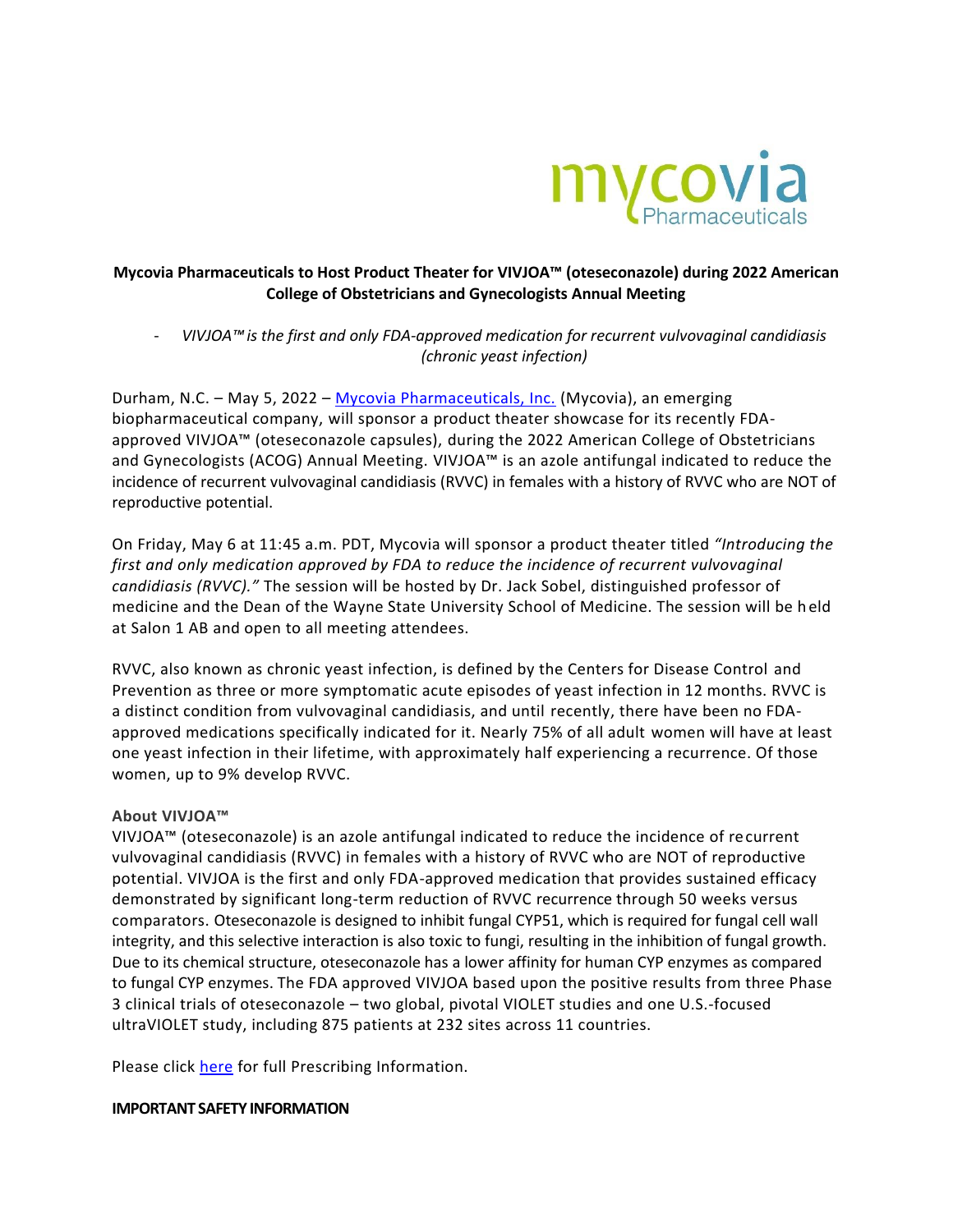### **CONTRAINDICATIONS**

VIVJOA is contraindicated in females of reproductive potential. Females who are NOT of reproductive potential are defined as: persons who are biological females who are postmenopausal or have another reason for permanent infertility (e.g., tubal ligation, hysterectomy, salpingo-oophorectomy).

VIVJOA is contraindicated in pregnant and lactating women.

VIVJOA is contraindicated in patients with known hypersensitivity to oteseconazole.

### **WARNINGS AND PRECAUTIONS**

Based on animal studies, VIVJOA may cause fetal harm. The drug exposure window of approximately 690 days (based on 5 times the half-life of oteseconazole) precludes adequate mitigation of the embryofetal toxicity risks. Advise patients that VIVJOA is contraindicated in females of reproductive potential, and in pregnant and lactating women because of potential risks to a fetus or breastfed infant.

### **ADVERSE REACTIONS**

The most frequently reported adverse reactions among VIVJOA-treated patients in clinical studies included headache (7.4%) and nausea (3.6%).

### **DRUG INTERACTIONS**

VIVJOA is a Breast Cancer Resistance Protein (BCRP) inhibitor. Concomitant use of VIVJOA with BCRP substrates (e.g., rosuvastatin) may increase the exposure of BCRP substrates, which may increase the risk of adverse reactions associated with these drugs.

Please see ful[l Prescribing Information](http://mycovia.com/PI) and [Patient Information.](http://mycovia.com/PPI)

# **To report SUSPECTED ADVERSE REACTIONS, contact Mycovia Pharmaceuticals, Inc. at 1-855-299-0637 or FDA at 1-800-FDA-1088 or [www.fda.gov/medwatch.](http://www.fda.gov/medwatch)**

## **About Mycovia Pharmaceuticals**

Mycovia Pharmaceuticals is an emerging biopharmaceutical company dedicated to recognizing and empowering those living with unmet medical needs by developing novel therapies. VIVJOA™ (oteseconazole), the first FDA-approved product for Mycovia, is an azole antifungal indicated to reduce the incidence of recurrent vulvovaginal candidiasis (RVVC) in females with a history of RVVC who are NOT of reproductive potential. Oteseconazole received FDA Qualified Infectious Disease Product and Fast-Track designations to become the first FDA-approved therapy for RVVC. In 2019, Mycovia licensed oteseconazole to Jiangsu Hengrui Pharmaceuticals Co., Ltd., to develop and commercialize oteseconazole in China, including mainland China, Hong Kong, Macau and Taiwan, and Gedeon Richter Plc., a Hungary-based pharmaceutical company, to commercialize and manufacture oteseconazole in Europe, Russia, the Commonwealth of Independent States, Latin America and Australia. Mycovia also recognizes a tremendous potential for its oral fungal inhibitors and a growing need to treat a range of multi-drug resistant fungal pathogens. For more information, please visit [www.mycovia.com.](http://www.mycovia.com/)

## **About NovaQuest Capital Management**